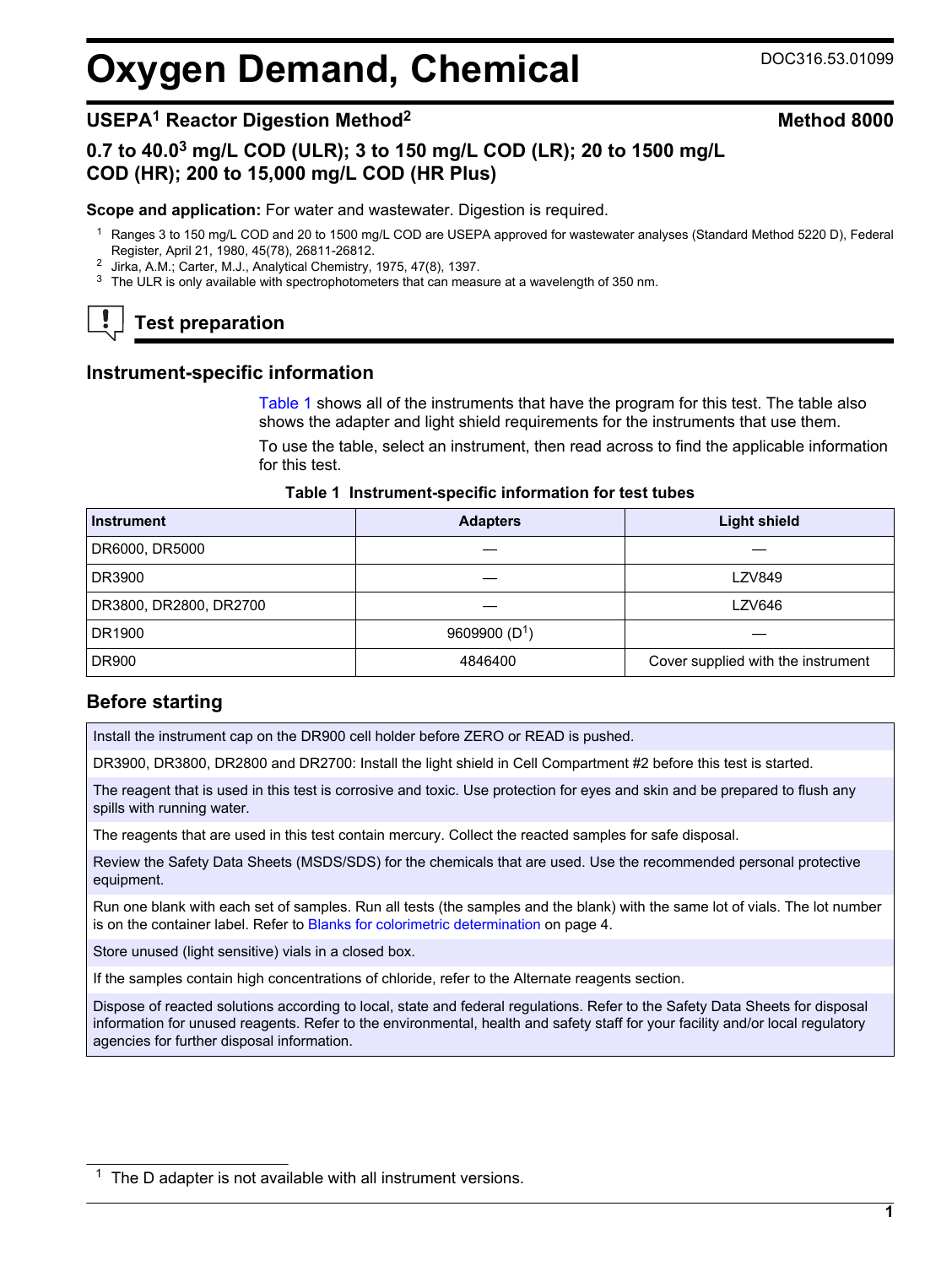# **Items to collect**

| <b>Description</b>                                                                                                                              | Quantity |
|-------------------------------------------------------------------------------------------------------------------------------------------------|----------|
| Beaker, 250-mL                                                                                                                                  |          |
| <b>Blender</b>                                                                                                                                  |          |
| COD Digestion Reagent vials                                                                                                                     | varies   |
| DRB200 Reactor                                                                                                                                  |          |
| Light shield or adapter (For information about sample cells, adapters or light shields, refer to<br>Instrument-specific information on page 1.) |          |
| Magnetic stirrer and stir bar                                                                                                                   |          |
| Opaque shipping container for storage of unused, light-sensitive reagent vials                                                                  | varies   |
| Pipet, TenSette, 0.1- to 1.0-mL, with pipet tips (for use with the 200–15,000 mg/L range)                                                       |          |
| Pipet, volumetric, 2.00-mL                                                                                                                      | 2        |
| Pipet filler safety bulb                                                                                                                        | 1        |
| Test tube rack                                                                                                                                  | 2        |

Refer to [Consumables and replacement items](#page-6-0) on page 7 for order information.

# **Sample collection and storage**

- Collect samples in clean glass bottles. Use plastic bottles only if they are known to be free of organic contamination.
- Test biologically active samples as soon as possible.
- Homogenize samples that contain solids to get a representative sample.
- concentrated sulfuric acid (approximately 2 mL per liter). No acid addition is necessary if the sample is tested immediately.
- Keep the preserved samples at 2–6  $^{\circ}$ C (36–43  $^{\circ}$ F) for a maximum of 28 days.
- Correct the test result for the dilution caused by the volume additions.

### **Reactor digestion procedure**



**1.** Put 100 mL of sample in a blender. Blend for 30 seconds or until homogenized.

For samples with large amounts of solids, increase the homogenization time. If the sample does not contain suspended solids, go to step 3.



**2.** For the 200–15,000 mg/L range or to improve accuracy and reproducibility of the other ranges, pour the homogenized sample into a 250‑mL beaker and gently stir with a magnetic stir plate.



**3.** Set the DRB200 Reactor power to on. Preheat to 150 °C.

Refer to the DRB200 User Manual for selecting preprogrammed temperature applications.



**4. Prepare the sample:** Remove the cap from a vial for the selected range. Hold the vial at an angle of 45 degrees. Use a clean pipet to add 2.00 mL of sample to the vial.

For 250–15,000 mg/L vials: Use a TenSette Pipet to add 0.20 mL of sample to the vial.

• To preserve samples for later analysis, adjust the sample pH to less than 2 with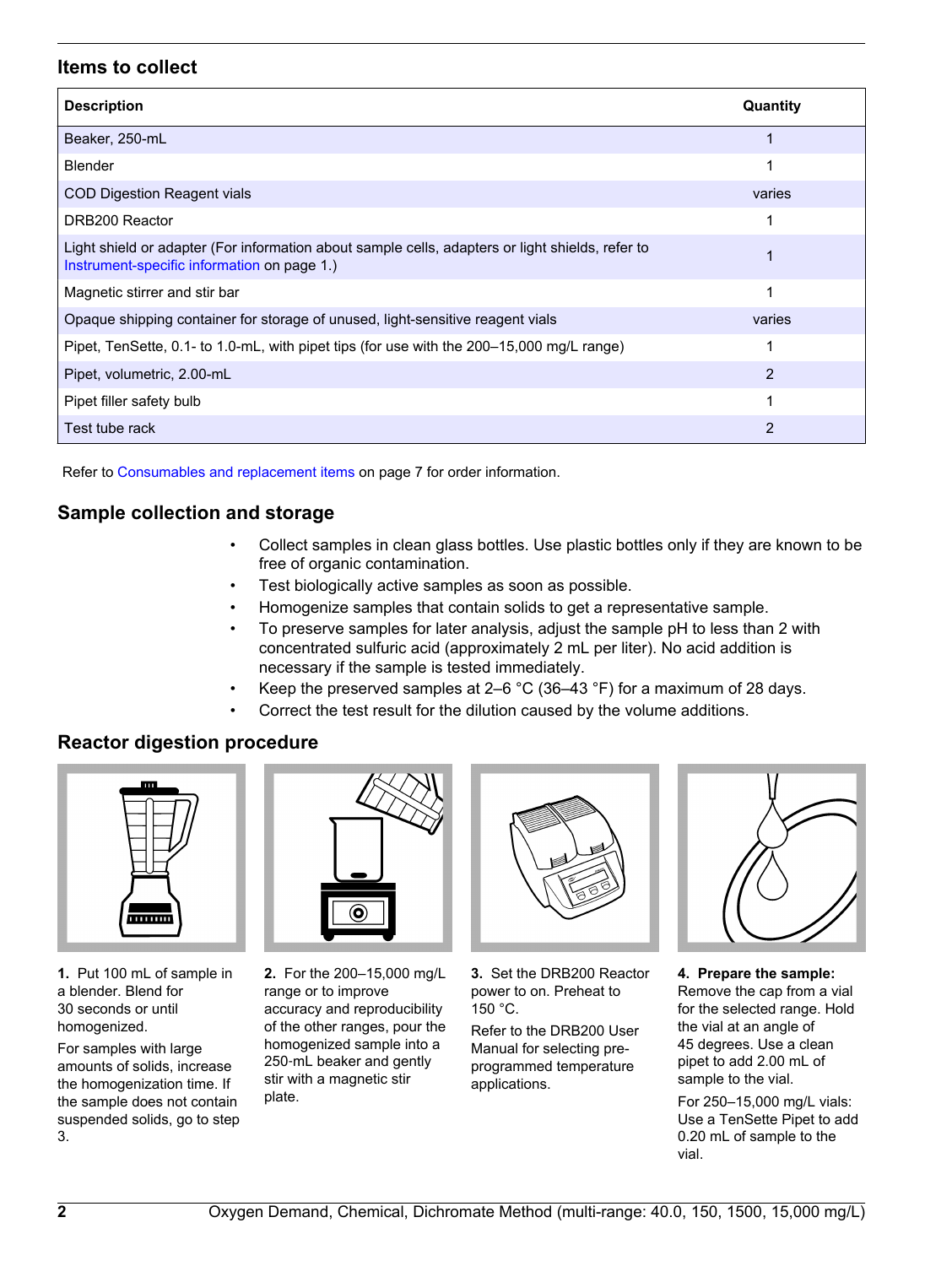

**5. Prepare the blank:** Remove the cap from a second vial for the selected range. Hold the vial at an angle of 45 degrees. Use a clean pipet to add 2.00 mL of deionized water to the vial.

For 250–15,000 mg/L vials: Use a TenSette Pipet to add 0.20 mL of deionized water to the vial.



**6.** Close the vials tightly. Rinse the vials with water and wipe with a clean paper towel.



**7.** Hold the vials by the cap, over a sink. Invert gently several times to mix. **The vials get very hot during mixing.**



**8.** Put the vials in the preheated DRB200 reactor. Close the lid.



**9.** Heat the vials for 2 hours.



- **10.** Set the reactor power to off. Let the vials cool in the reactor for approximately 20 minutes to 120 °C or less.
- **11.** Invert each vial several times while it is still warm.



**12.** Put the vials in a tube rack to cool to room temperature.

# **Colorimetric procedure**



**1.** Start program **431 COD ULR**, **430 COD LR** or **435 COD HR**. For information about sample cells, adapters or light shields, refer to [Instrument-specific](#page-0-0) [information](#page-0-0) on page 1.



**2.** Clean the blank sample cell.



**3.** Insert the blank into the cell holder.



**4.** Push **ZERO**. The display shows 0 or 0.0 mg/L COD.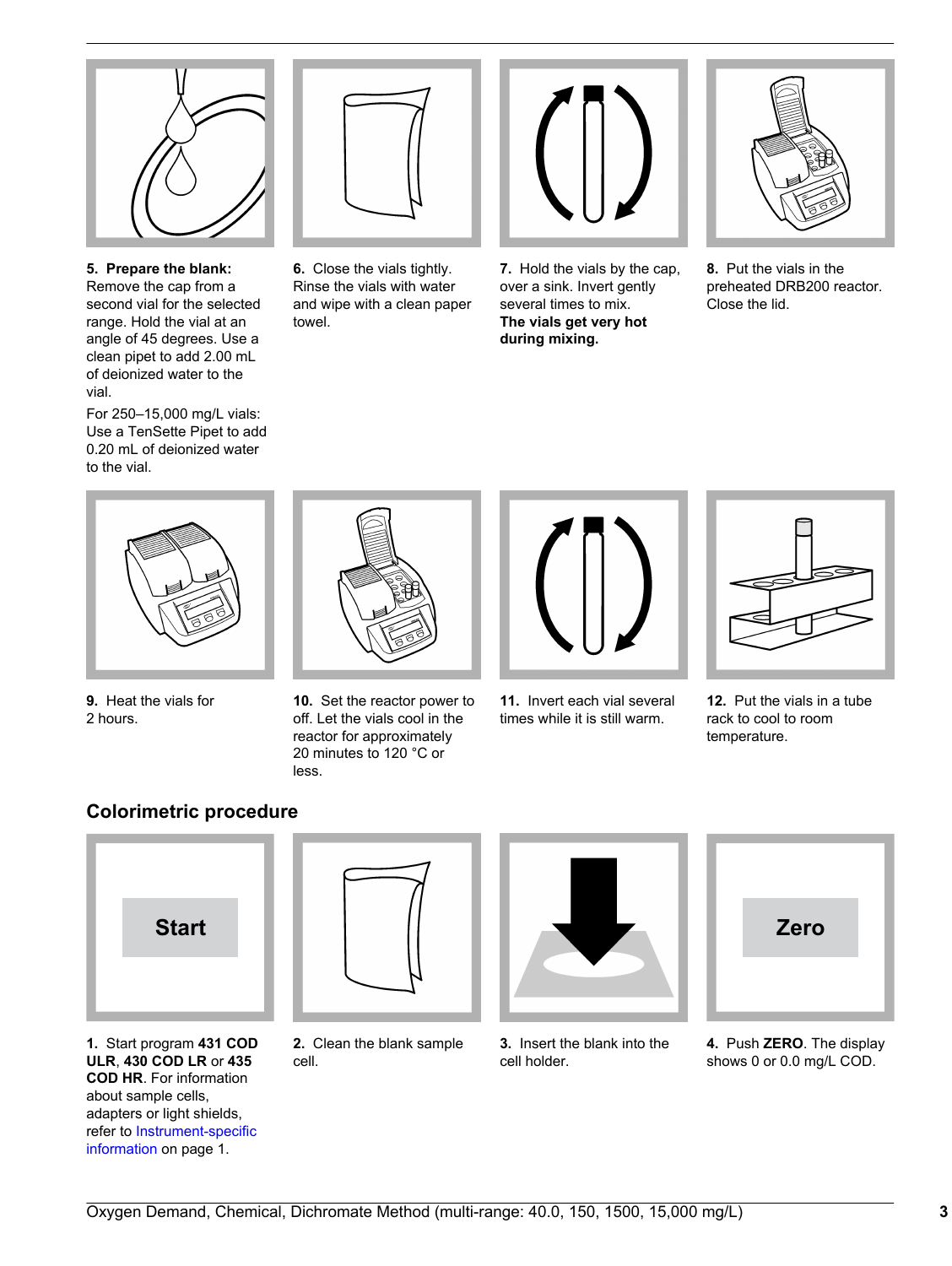<span id="page-3-0"></span>

**5.** Clean the prepared sample cell.



**6.** Insert the prepared sample into the cell holder.



**7.** Push **READ**. Results show in mg/L COD.



**8.** If using High Range Plus COD digestion reagent vials, multiply the result by 10. For the most accurate results with samples near 1500 or 15,000 mg/L COD, repeat the analysis with a diluted sample.

# **Blanks for colorimetric determination**

The blank vial can be used again and again for measurements that use the same lot of reagent vials. Measure the absorbance of the blank vial over time and prepare a new blank vial when the absorbance changes.

- **1.** Put the instrument in the absorbance mode at the applicable wavelength. Refer to [Table 3](#page-5-0) on page 6.
- **2.** Add 5 mL of deionized water into an empty vial.
- **3.** Put the vial in the instrument and zero the instrument.
- **4.** Put the blank vial that is used in the test procedure into the instrument and record the absorbance value.
- **5.** Keep the blank vial in the dark.
- **6.** Prepare a new blank when the absorbance has changed by approximately 0.01 absorbance units.

## **Interferences**

Chloride is the primary interference in this test procedure. Each COD vial contains mercuric sulfate that removes chloride interference to the level specified in Column 1 of Table 2. Dilute samples that have higher chloride concentrations to the level given in Column 2.

*Note: For best results, use the low range and ultra-low range vials for samples that have high chloride concentrations (near maximum concentration) and low COD concentrations.*

If sample dilution causes the COD concentration to be too low for accurate measurements, add 0.50 g of mercuric sulfate  $(HgSO<sub>4</sub>)$  to each COD vial before the sample is added. The additional mercuric sulfate will increase the maximum chloride concentration to the level given in Column 3.

*Note: Bromide interference is not removed with mercuric sulfate.*

|  |  | Table 2 Chloride concentration limits in the sample |  |  |  |
|--|--|-----------------------------------------------------|--|--|--|
|--|--|-----------------------------------------------------|--|--|--|

| Vial range             | Column 1 (maximum mg/L)<br>$CI-$ | Column 2 (mg/L Cl <sup>–</sup> for<br>diluted samples) | Column 3 (maximum mg/L<br>CI <sup>-</sup> with mercuric sulfate) |
|------------------------|----------------------------------|--------------------------------------------------------|------------------------------------------------------------------|
| $ULR2$ (0.7–40.0 mg/L) | 2000                             | 1000                                                   | N/A                                                              |
| LR (3–150 mg/L)        | 2000                             | 1000                                                   | 8000                                                             |

 $2$  The ULR is only available for spectrophotometers that can measure at a wavelength of 350 nm.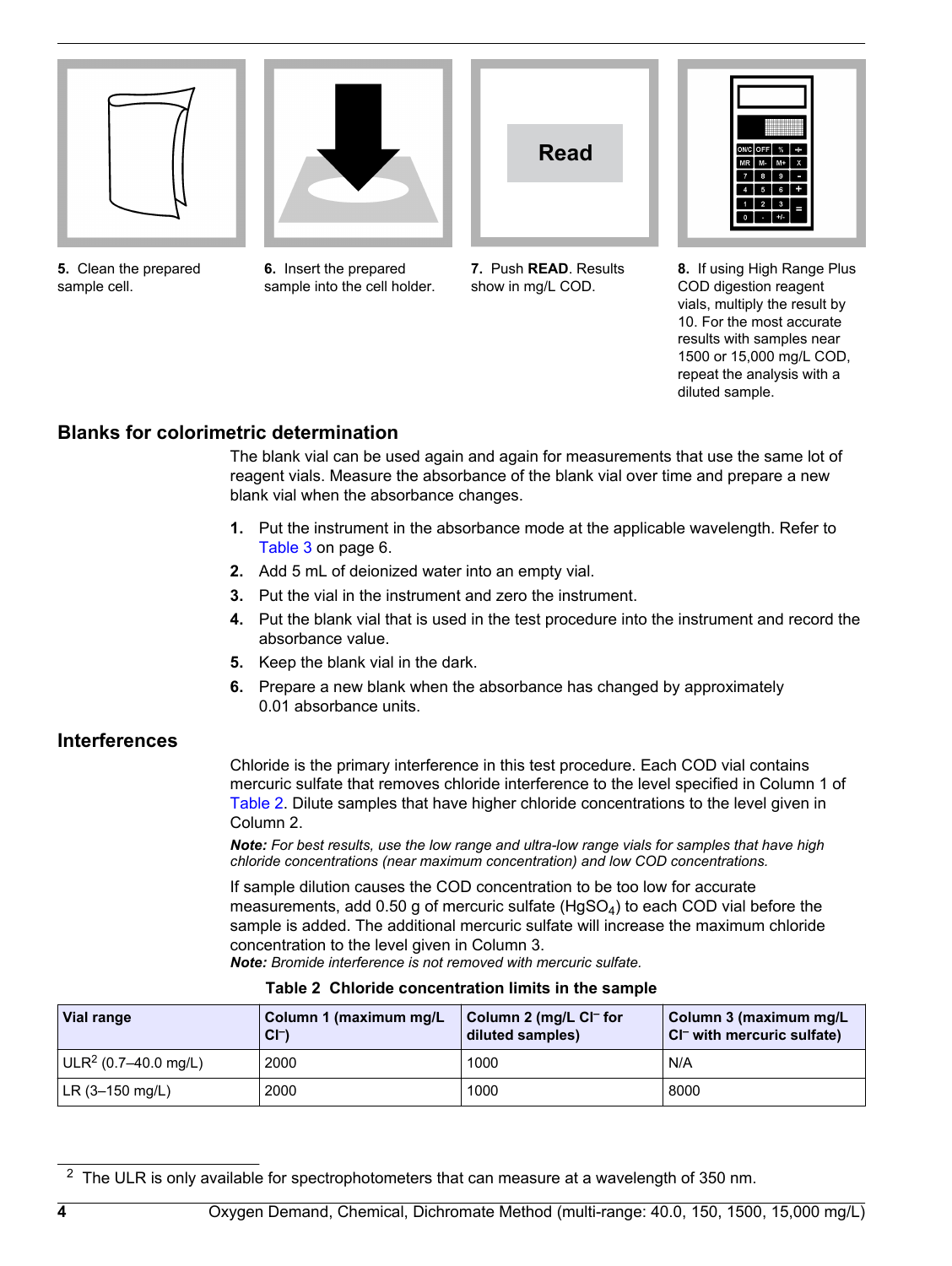| Vial range                | Column 1 (maximum mg/L<br>$CI-$ | Column 2 (mg/L CI <sup>-</sup> for<br>diluted samples) | Column 3 (maximum mg/L<br>CI <sup>-</sup> with mercuric sulfate) |  |  |
|---------------------------|---------------------------------|--------------------------------------------------------|------------------------------------------------------------------|--|--|
| HR (20-1500 mg/L)         | 2000                            | 1000                                                   | 4000                                                             |  |  |
| HR Plus (200–15,000 mg/L) | 20,000                          | 10.000                                                 | 40,000                                                           |  |  |

**Table 2 Chloride concentration limits in the sample (continued)**

# **Accuracy check**

### **Standard solution method**

Items to collect:

- 1000 mg/L COD standard solution
- 100-mL volumetric flask, Class A
- Volumetric pipets, Class A and pipet filler
- Deionized water
- Potassium acid phthalate (KHP), dried overnight at 120 °C (HR Plus only)

#### **0.7 to 40.0 mg/L ULR**

- **1.** Prepare a 30-mg/L COD standard solution as follows:
	- **a.** Use a pipet to add 3.00 mL of the 1000 mg/L standard solution into a 100-mL volumetric flask.
	- **b.** Dilute to the mark with deionized water. Mix well.
- **2.** Use the test procedure to measure the concentration of the standard solution.
- **3.** Compare the expected result to the actual result. *Note: The factory calibration can be adjusted slightly with the standard calibration adjust option so that the instrument shows the expected value of the standard solution. The adjusted calibration is then used for all test results. This adjustment can increase the test accuracy when there are small variations in the reagents or instruments.*

#### **3 to 150 mg/L LR**

- **1.** Prepare a 100-mg/L COD standard solution as follows:
	- **a.** Use a pipet to add 10 mL of the 1000 mg/L standard solution into a 100-mL volumetric flask.
	- **b.** Dilute to the mark with deionized water. Mix well.
- **2.** Use the test procedure to measure the concentration of the standard solution.
- **3.** Compare the expected result to the actual result. *Note: The factory calibration can be adjusted slightly with the standard calibration adjust option so that the instrument shows the expected value of the standard solution. The adjusted calibration is then used for all test results. This adjustment can increase the test accuracy when there are small variations in the reagents or instruments.*

#### **20 to 1500 mg/L HR**

- **1.** Use the test procedure with a 300-mg/L, 800 mg/L or 1000 mg/L COD standard solution to measure the concentration of the standard solution.
- **2.** Compare the expected result to the actual result. *Note: The factory calibration can be adjusted slightly with the standard calibration adjust option so that the instrument shows the expected value of the standard solution. The adjusted calibration is then used for all test results. This adjustment can increase the test accuracy when there are small variations in the reagents or instruments.*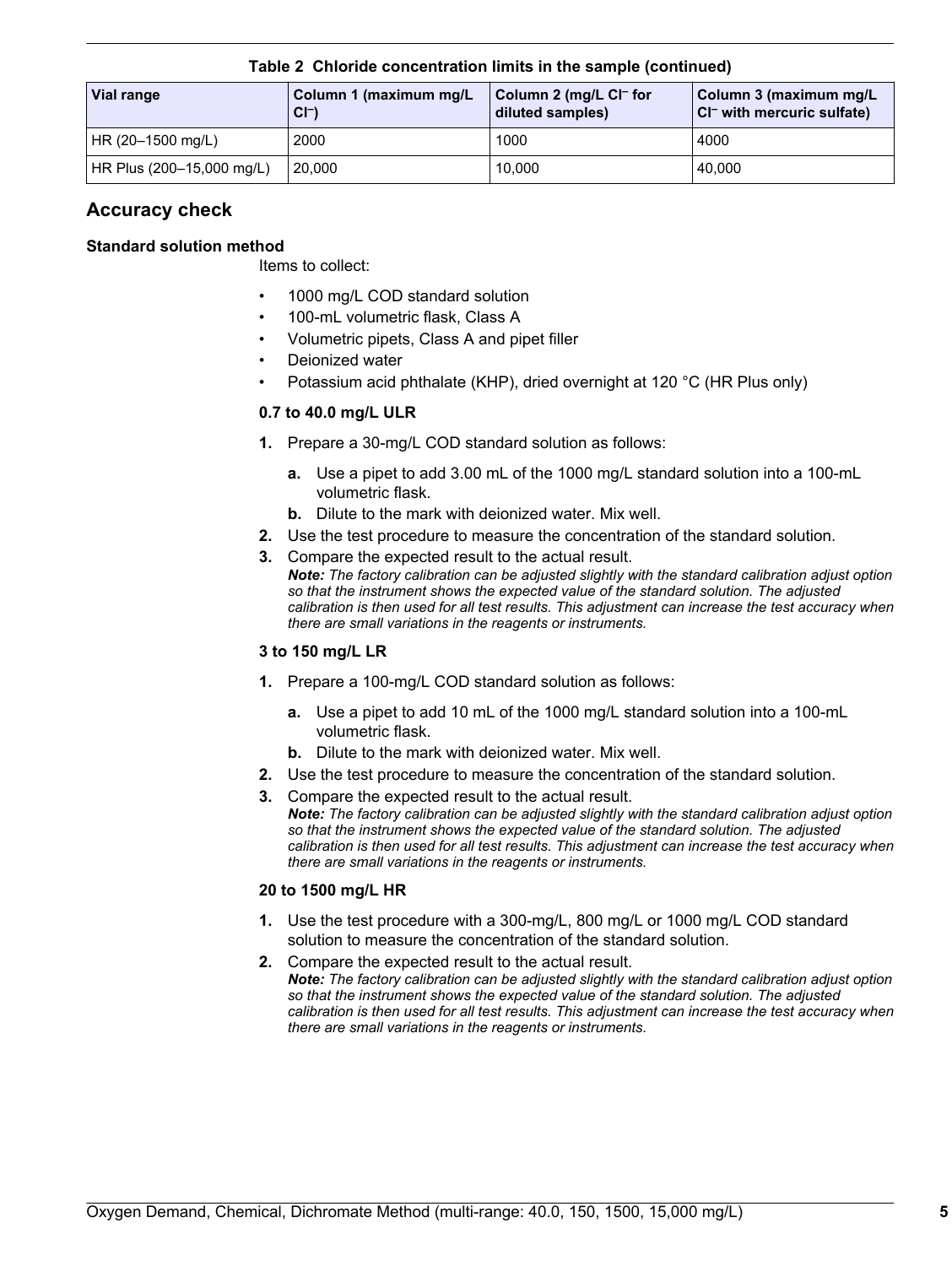#### <span id="page-5-0"></span>**200 to 15,000 mg/L HR Plus**

- **1.** Prepare a 10,000 mg/L COD standard solution as follows:
	- **a.** Dissolve 8.500 g of dried KHP in 1000-mL of organic-free deionized water.
- **2.** Use the test procedure to measure the concentration of the standard solution.
- **3.** Compare the expected result to the actual result. *Note: The factory calibration can be adjusted slightly with the standard calibration adjust option so that the instrument shows the expected value of the standard solution. The adjusted calibration is then used for all test results. This adjustment can increase the test accuracy when there are small variations in the reagents or instruments.*

#### **Alternate reagents**

Mercury-free COD2 Reagents are available as a mercury-free alternative. These reagents are fully compatible with test procedures and stored programs in the instruments. Chloride and ammonia determinations are recommended for accurate results.

# *N O T I C E*

COD2 reagents are not approved for USEPA reporting purposes. Because COD2 reagents do not contain mercury as a masking agent, they exhibit a positive interference from chloride. More information is available for use with specific applications.

### **Method performance**

The method performance data that follows was derived from laboratory tests that were measured on a spectrophotometer during ideal test conditions. Users can get different results under different test conditions.

| <b>Program</b> | <b>Standard</b> | <b>Precision (95% Confidence Interval)</b> | <b>Sensitivity</b><br>Concentration change per 0.010 Abs change |
|----------------|-----------------|--------------------------------------------|-----------------------------------------------------------------|
| 431 (ULR)      | 30 mg/L COD     | 28.8-31.2 mg/L COD                         | 0.5 mg/L COD                                                    |
| 430 (LR)       | 80 mg/L COD     | 77-83 mg/L COD                             | 3 mg/L COD                                                      |
| 435 (HR)       | 800 mg/L COD    | 785-815 mg/L COD                           | 23 mg/L COD                                                     |
| 435 (HR Plus)  | 8000 mg/L COD   | 7850-8150 mg/L COD                         | 230 mg/L COD                                                    |

# **Summary of method**

The results in mg/L COD are defined as the milligrams of  $O<sub>2</sub>$  consumed per liter of sample under the conditions of this procedure. The sample is heated for 2 hours with sulfuric acid and a strong oxidizing agent, potassium dichromate. Oxidizable organic compounds react, reducing the dichromate ion ( $Cr_2O_7^{2-}$ ) to green chromic ion ( $Cr^{3+}$ ).

When the 0.7–40.0 or the 3–150 mg/L colorimetric method is used, the amount of  $Cr<sup>6+</sup>$ that remains is measured. When the 20–1500 mg/L or 200–15,000 mg/L colorimetric method is used, the amount of  $Cr^{3+}$  that is produced is measured. The COD reagent also contains silver and mercury ions. Silver is a catalyst, and mercury is used to complex chloride interferences.

Test results are measured at the wavelengths that are specified in Table 3.

|  | Table 3 Range-specific test wavelengths |  |
|--|-----------------------------------------|--|
|--|-----------------------------------------|--|

| Range in mg/L COD | Wavelength                          |
|-------------------|-------------------------------------|
| $0.7 - 40.0$ mg/L | 350 nm (for applicable instruments) |
| 3-150 mg/L        | 420 nm                              |
| 20-1500           | 620 nm (610 nm for colorimeters)    |
| 200–15,000 mg/L   | 620 nm (610 nm for colorimeters)    |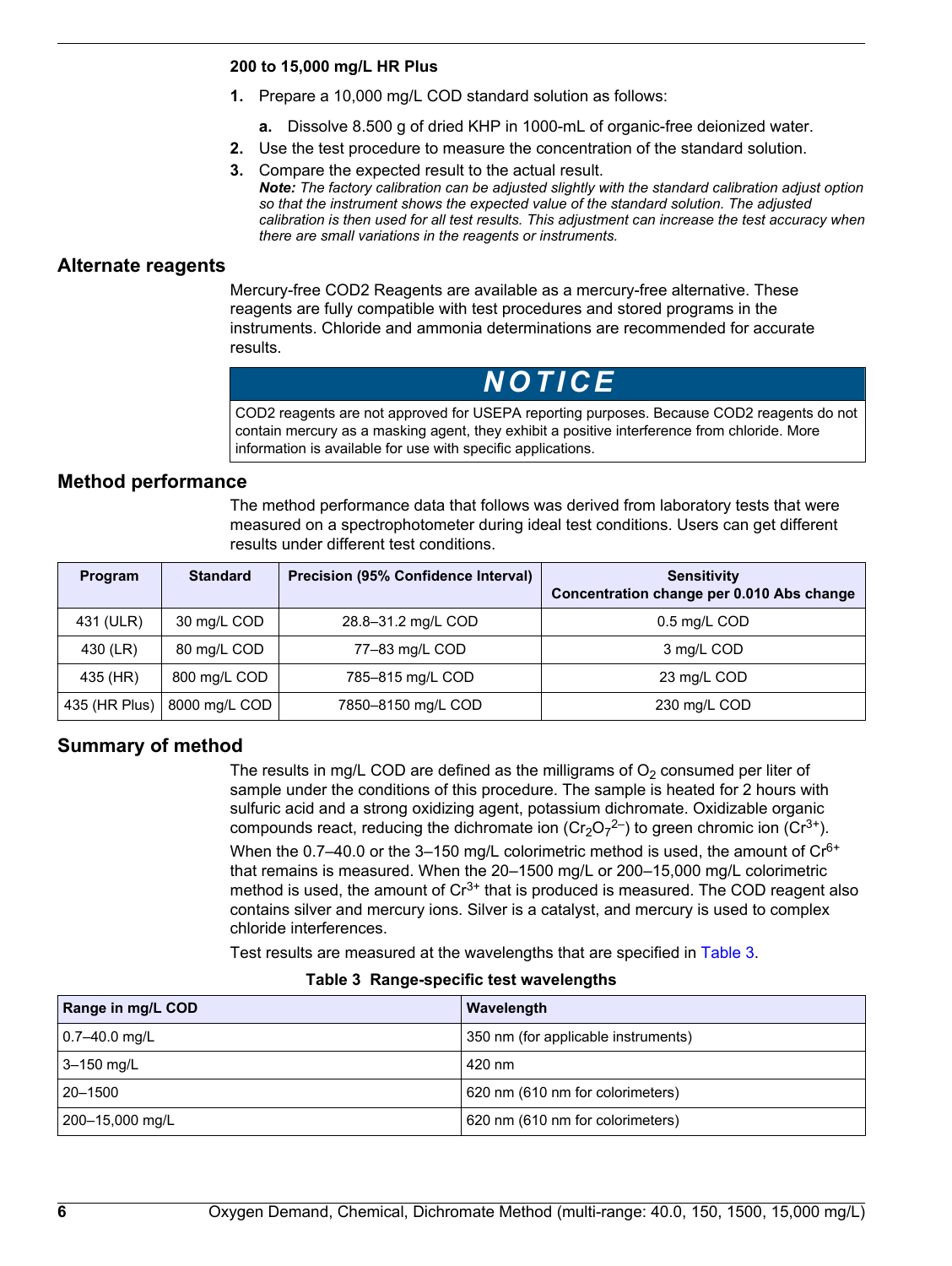#### <span id="page-6-0"></span>**Pollution prevention and waste management**

Reacted samples contain mercury, silver and chromium and must be disposed of as a hazardous waste. Dispose of reacted solutions according to local, state and federal regulations. Users in the United States can use the ez COD Recycling Service for disposal of COD vials. Refer to Consumables and replacement items on page 7.

# **Consumables and replacement items**

#### **Required reagents**

| <b>Description</b>                    | <b>Quantity/test</b> | Unit      | Item no. |
|---------------------------------------|----------------------|-----------|----------|
| COD, Ultra Low Range, 0.7-40 mg/L     | $1-2$ vials          | $25$ /pkg | 2415825  |
| COD, Low Range, 3-150 mg/L            | $1-2$ vials          | $25$ /pkq | 2125825  |
| COD, High Range, 20-1500 mg/L         | $1-2$ vials          | $25$ /pkq | 2125925  |
| COD, High Range Plus, 200-15,000 mg/L | $1-2$ vials          | $25$ /pkq | 2415925  |
| Water, deionized                      | varies               | 4 L       | 27256    |

#### **Alternate reagents and package sizes**

| <b>Description</b>                                    | <b>Quantity/test</b> | Unit         | Item no. |
|-------------------------------------------------------|----------------------|--------------|----------|
| COD2, Low Range, 0-150 mg/L COD                       | $1-2$ vials          | $25$ /p $kg$ | 2565025  |
| COD2, High Range, 0-1500 mg/L COD                     | $1-2$ vials          | $25$ /pkq    | 2565125  |
| COD2, High Range, 0-1500 mg/L COD                     | $1-2$ vials          | $150$ /pkg   | 2565115  |
| COD2, High Range Plus, 0-15,000 mg/L COD              | $1-2$ vials          | 25/pkg       | 2834325  |
| COD Digestion Reagent Vials, 3-150 mg/L COD           | $1-2$ vials          | $150$ /pkg   | 2125815  |
| COD Digestion Reagent Vials, 20-1500 mg/L COD         | $1-2$ vials          | 150/pkg      | 2125915  |
| COD Digestion Reagent Vials, ULR 0.7-40.0 mg/L        | $1-2$ vials          | $150$ /pkg   | 2415815  |
| COD Digestion Reagent Vials, HR plus, 200-15,000 mg/L | $1-2$ vials          | $150$ /pkg   | 2415915  |

#### **Required apparatus**

| <b>Description</b>                               | <b>Quantity/test</b> | Unit | Item no.        |
|--------------------------------------------------|----------------------|------|-----------------|
| Blender, 2-speed, 120 VAC option                 |                      | each | 2616100         |
| 0 <sub>R</sub>                                   |                      |      |                 |
| Blender, 2-speed, 240 VAC option                 |                      | each | 2616102         |
| DRB200 Reactor, 110 VAC option, 15 x 16-mm wells |                      | each | LTV082.53.40001 |
| <b>OR</b>                                        |                      |      |                 |
| DRB200 Reactor, 220 VAC option, 15 x 16-mm wells |                      | each | LTV082.52.40001 |
| Pipet filler, safety bulb                        |                      | each | 1465100         |
| Pipet, volumetric, Class A, 2.00 mL              |                      | each | 1451536         |

#### **Recommended standards and apparatus**

| <b>Description</b>              | Unit   | Item no. |
|---------------------------------|--------|----------|
| Beaker, 250 mL                  | each   | 50046H   |
| COD Standard Solution, 300 mg/L | 200 mL | 1218629  |
| COD Standard Solution, 300 mg/L | 500mL  | 1218649  |